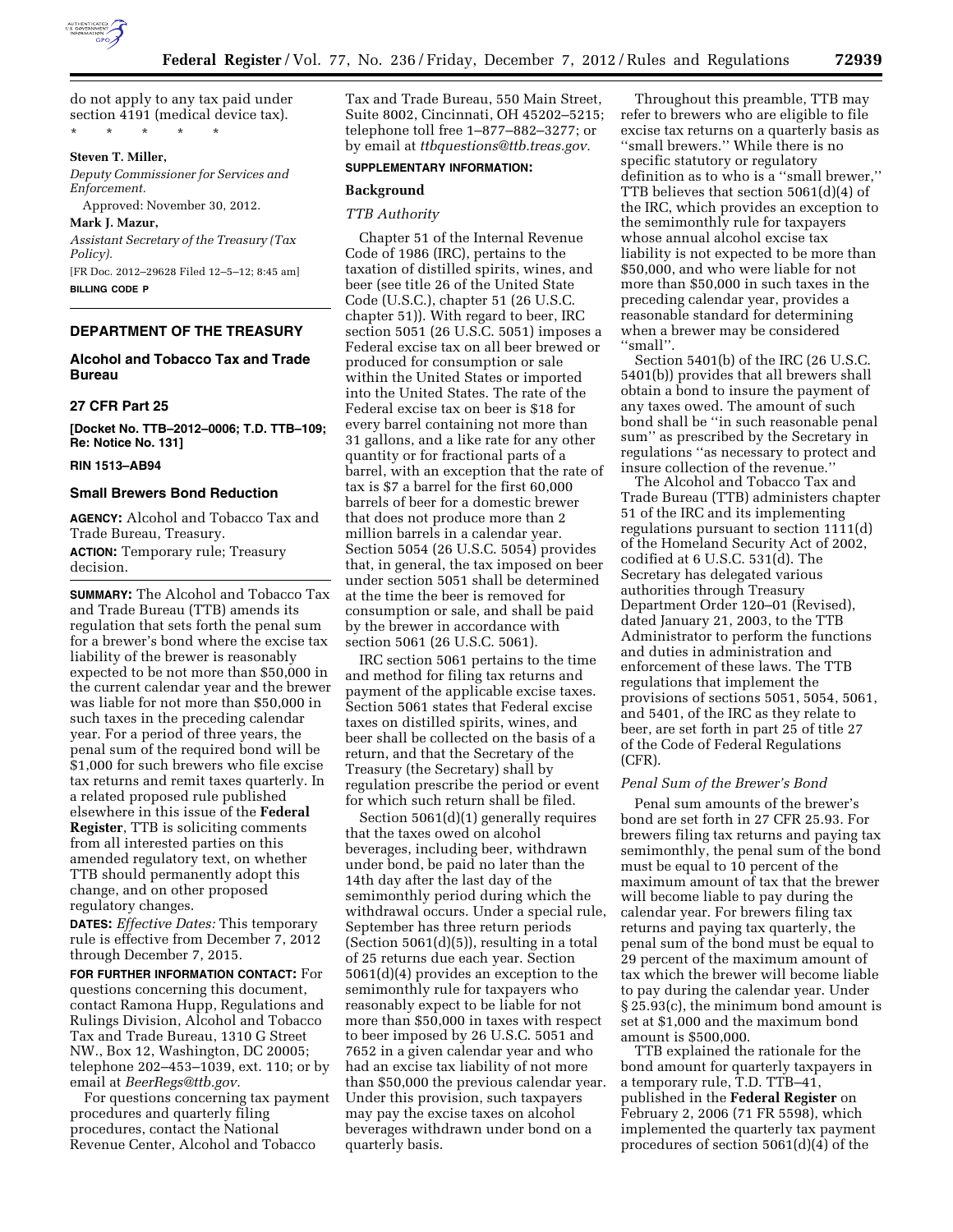IRC. TTB permanently added the temporary rule to the regulations in T.D. TTB–94, published on August 24, 2011 (76 FR 52862). In T.D. TTB–41, TTB stated that due to the longer deferral period between the accrual of the tax liability and the actual payment of tax, the 10 percent bond coverage provided for semimonthly filers would be inadequate for small brewers who were eligible and opted to pay taxes quarterly.

## **Brewer's Bond Amount and Its Effect on Quarterly Filing**

In recent meetings, beer industry groups and individual brewers have informed TTB that, for small brewers, the increase of the penal sum amount to 29 percent of the brewer's expected maximum tax liability for the year has deterred such brewers from filing returns on a quarterly basis. A review of TTB's records provides data that support this conclusion. At the end of 2011, 2,026 brewers submitted tax returns to TTB, and 1,846 of those brewers paid less than \$50,000 in excise tax annually and were eligible to file returns quarterly. Further, the majority of those 1,846 brewers paid much less than \$50,000 in excise tax, given that 1,616 of those brewers (87.5 percent) paid annual taxes of \$7,000 or less. TTB's records also show that of these 1,616 brewers, 841 (52 percent) filed semimonthly rather than quarterly tax returns.

The effect of § 25.93 is that a brewer who files returns quarterly instead of semimonthly may have to increase its bond coverage. For example, a small brewer with an annual Federal excise tax liability of \$40,000 per year who files returns semimonthly must obtain bond coverage of \$4,000 (10 percent of \$40,000). If the same small brewer opts to file its tax returns quarterly rather than semimonthly, the brewer must increase its bond coverage to 29 percent of its maximum annual tax liability, which would result in a bond amount of \$11,600.

The effect of § 25.93 also may mean that small brewers who want to file quarterly would be more than likely ineligible to obtain the minimum bond coverage under § 25.93(c). For example, a small brewer with an annual Federal excise tax liability of \$7,000 would have a semimonthly tax liability of less than \$300 and would need to obtain only the minimum bond coverage of \$1,000. If the same brewer opted to file returns quarterly rather than semimonthly, the quarterly tax liability would be \$1,750, making the brewer ineligible for the minimum bond. Instead, the brewer must increase its bond coverage to 29

percent of its maximum annual tax liability, which would be \$2,030.

In the case of brewers who are eligible to file quarterly returns, TTB has revisited the issue of whether requiring a penal sum of at least 29 percent of a small brewer's maximum annual tax liability is necessary to establish a ''reasonable penal sum'' that adequately protects and insures collection of the revenue. TTB's tax return statistics reveal that the total sum of Federal excise tax collected from brewers who are liable for not more than \$50,000 in taxes annually represents a small amount of the total sum of excise tax collected on beer each year. Small brewers paid approximately \$11.5 million, or just over six percent, of the \$177.8 million in Federal excise tax on beer collected in 2011. Similar collections occurred in 2010, with small brewers paying approximately \$10.15 million, or 5.6 percent, of the \$180.6 million in excise tax collected that year.

#### **The Proposed Regulatory Amendment**

After discussions with beer industry members and a review of excise tax return data, TTB believes that given the relatively low risk to the revenue, a penal sum of \$1,000 for bonds obtained by small brewers is reasonably sufficient to protect and insure collection of the revenue. TTB also believes that amending the regulatory requirements regarding the penal sum of brewers bonds may result in an increase in quarterly filings and tax payments. In addition, TTB believes an increase in quarterly filings and tax payments will lessen costs and increase efficiencies for both TTB and industry members.

To encourage a greater number of eligible small brewers to file excise tax returns and pay taxes quarterly rather than semimonthly, this temporary rule amends 27 CFR 25.93(a) to add a threeyear exception to the current penal sum of the brewer's bond. During this threeyear period, for brewers who are eligible to and choose to file their tax returns quarterly, the penal sum of the brewer's bond will be a flat \$1,000. The temporary rule's three-year period will allow TTB to determine if the adjustment to the bond amount results in increased quarterly tax filing and payment by eligible brewers, and also will allow TTB to confirm the presumption that a \$1,000 penal sum of the bond is sufficient to protect and insure collection of the revenue. This temporary rule does not prohibit brewers who are eligible to file quarterly from filing semimonthly or maintaining their current bond amounts.

## **Public Participation**

To submit comments on these regulations, please refer to Notice No. 131, the notice of proposed rulemaking on this subject published in the Proposed Rules section of this issue of the **Federal Register**.

#### **Regulatory Flexibility Act**

Because this regulation does not impose a collection of information on small entities, the provisions of the Regulatory Flexibility Act (5 U.S.C. 601 *et seq.*) do not apply. Pursuant to section 7805(f) of the Internal Revenue Code, TTB will submit this temporary rule to the Chief Counsel for Advocacy of the Small Business Administration for comment on the impact of the temporary regulations.

#### **Executive Order 12866**

It has been determined that this temporary rule is not a significant regulatory action as defined in E.O. 12866. Therefore, a regulatory assessment is not necessary.

## **Paperwork Reduction Act**

There is no new collection of information imposed by this Treasury decision. There is no change in the reporting or recordkeeping burden resulting from a reduced penal sum for certain small taxpayers.

## **Inapplicability of Prior Notice and Comment and Delayed Effective Date Procedures**

TTB is issuing this temporary final rule without prior notice and comment pursuant to authority under section 4(a) of the Administrative Procedure Act (5 U.S.C. 553(b)). This provision authorizes an agency to issue a rule without prior notice and comment when the agency for good cause finds that those procedures are ''impracticable, unnecessary, or contrary to the public interest.'' We believe prior notice and comment is unnecessary because we expect the affected public will benefit immediately from a reduced bond amount and be encouraged to lessen their reporting burdens. TTB does not believe there will be any objection to this rule since it is optional and reduces regulatory burdens.

Pursuant to the provisions of 5 U.S.C.  $553(d)(1)$  and  $(d)(3)$ , TTB is issuing this regulatory amendment without a delayed effective date. As provided for in section 553(d)(1), this amendment lowers the bond requirement for small brewers, thereby relieving a restriction which may have prevented such brewers from choosing to pay their taxes quarterly. TTB also has determined that good cause exists to provide industry